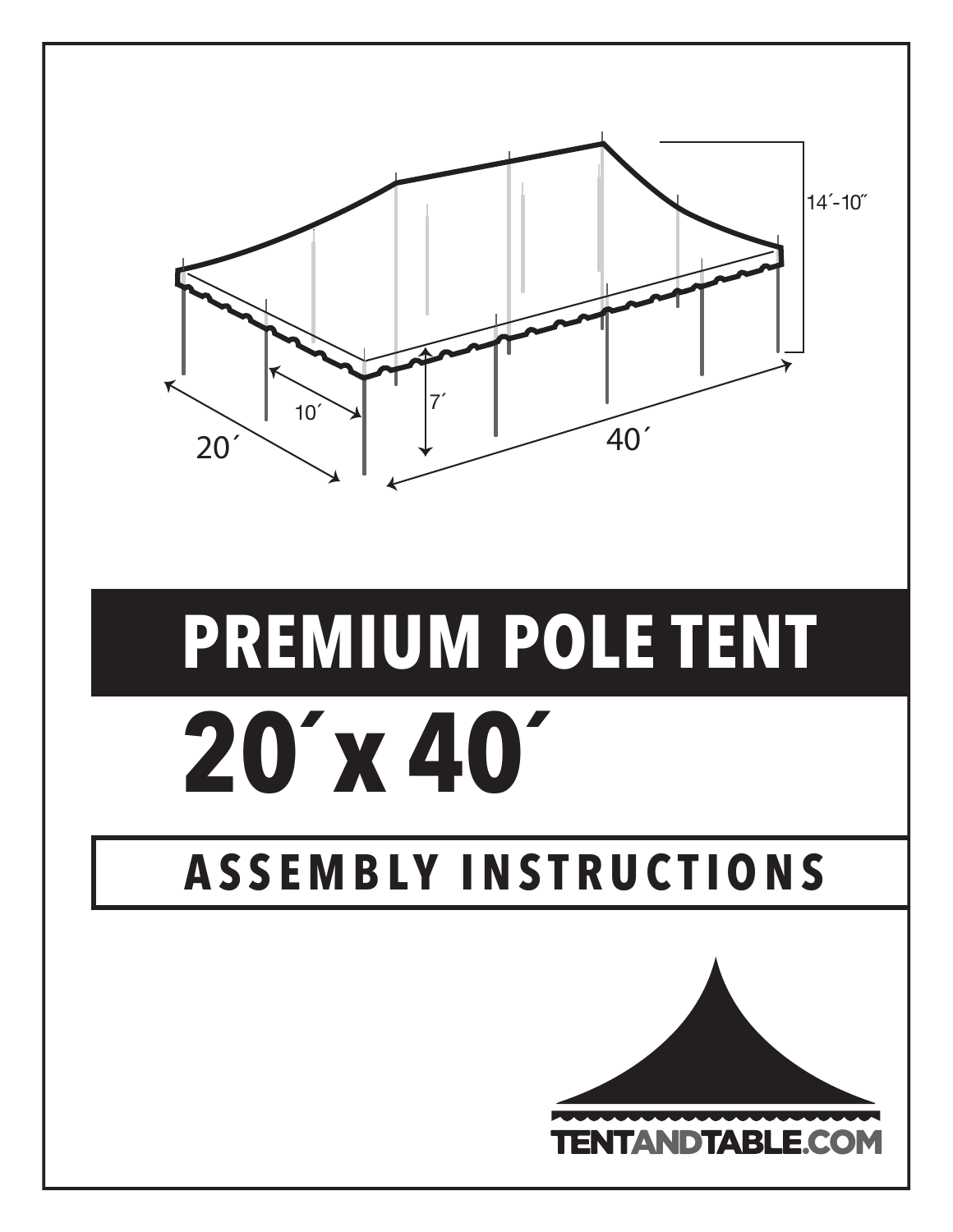# **TENTANDTABLE.COM** 716 832-TENT (8368)



## Premium Pole Tent (SPECIFICATIONS: 20x40)

| Width                               | 20 ft. / 6.1m                            |
|-------------------------------------|------------------------------------------|
| Length                              | 40 ft. / 12.2m                           |
| Area                                | 800 ft <sup>2</sup> / 37.2m <sup>2</sup> |
| Eave Height                         | $7'$ / 2.1m                              |
| Overall Height                      | 14' 10" / 4.5m                           |
| Pitch                               | $7'$ / 2.1m                              |
| Complete Weight                     | 750 Lbs. / 340 Kg.                       |
| <b>Series</b>                       | Premium                                  |
| Class                               | Pole                                     |
| <b>Center Pole</b>                  | Yes                                      |
| Style / Shape                       | <b>Pole Tent</b>                         |
| Expandable                          | No                                       |
| <b>Custom Printing</b><br>Available | Yes                                      |

| Fabric Material               | <b>PVC Coate</b> |
|-------------------------------|------------------|
| <b>Fabric Material Weight</b> | 16 oz. / yd2     |
| <b>Fabric Translucency</b>    | Block-out        |
| Water Repellency              | Waterproo        |
| <b>Flame Resistant</b>        | Yes              |
| <b>UV Resistant</b>           | Yes              |
| Mold and Mildew               |                  |
| Resistant                     | Yes              |
| Frame / Pole Material         | Aluminum         |
| Longest Component             | 4'2" / 1.3m      |
| Persons required for setup 2  |                  |
| Occupancy                     | 80 Sit Dow       |
| Occupancy (cont.)             | 133 Cathed       |

PVC Coated Polyester 16 oz. / yd2 / 540 gsm Block-out Waterproof Aluminum

80 Sit Down Dinner 133 Cathedral Seating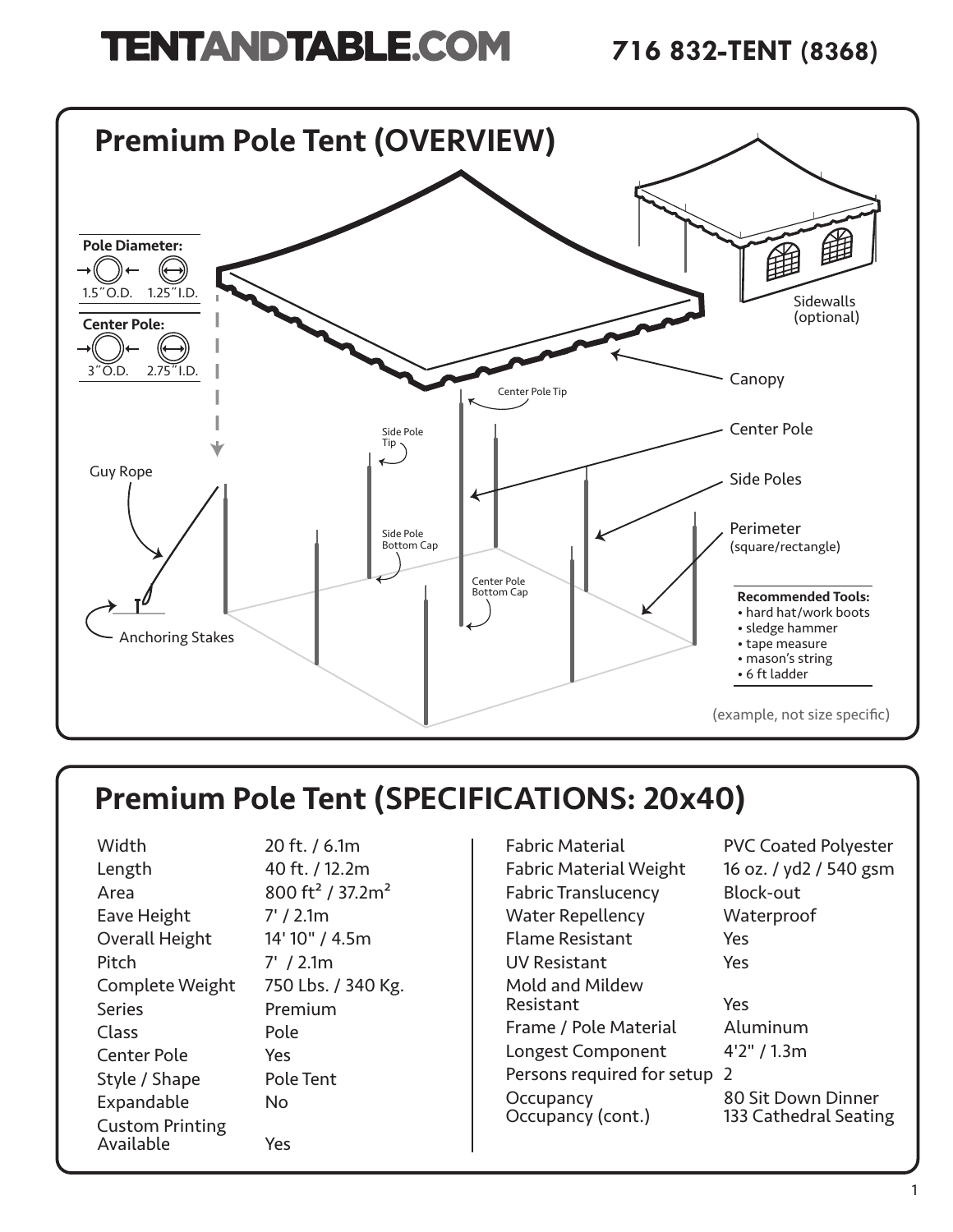### WARNING

Tent products are manufactured for use as temporary structure and do not meet structural code, unless specified. Since weather is unpredictable, the customer must incorporate their own good judgment, common sense & knowledge of local conditions with the installation instruction guidelines. The customer is responsible to anticipate weather severity for proper time and method of construction.

### 'BEFORE YOU DIG' (hammer stakes)

By Law you are required to contact your local "Call before you dig" number before you plan to dig. After calling, your local utility company will mark the location of underground utility lines. Laws from state to state vary on how far in advance you must call.

Planning ahead and checking with your state's program is always a smart idea. Failure to obtain a line location before digging can result in a substantial fine. Please find your local "call before your dig number" by going to call811.com.

| <b>STEP 1. CHECK ITEM LIST</b>            |                                                                                     |                                      |          |
|-------------------------------------------|-------------------------------------------------------------------------------------|--------------------------------------|----------|
| Item                                      | Illustration (all parts available for replacement)                                  | <b>Tent Size</b>                     | Quantity |
| Side Poles-7'                             | (20 wide) SKU: BT-PP7ASP2P<br>(20x40 Set) SKU: BT-PP24PS                            | 20 x 40                              | 12       |
| Center Pole<br>(assembly)                 | (20x20, 20x30, 20x40-14')- SKU: BT-PP23CPS<br>(30x30, 30x40-16')- SKU: BT-PP16ACP2P | 20 x 40                              | 3        |
| Single Head Stakes<br>$(3/4" \times 30")$ | <b>SKU: BT-34SH30</b>                                                               | 20 x 40                              | 16       |
| <b>Guy Ropes</b><br>(attached)            | $\overline{\ }$<br>SKU: BT-38ROPE-12L                                               | 20 x 40                              | 16       |
| Tent Top<br>(one piece)                   |                                                                                     | 20 x 40                              | 1        |
|                                           | SKU: BT-PP24WTT                                                                     | (see<br>appendix A<br>for more info) |          |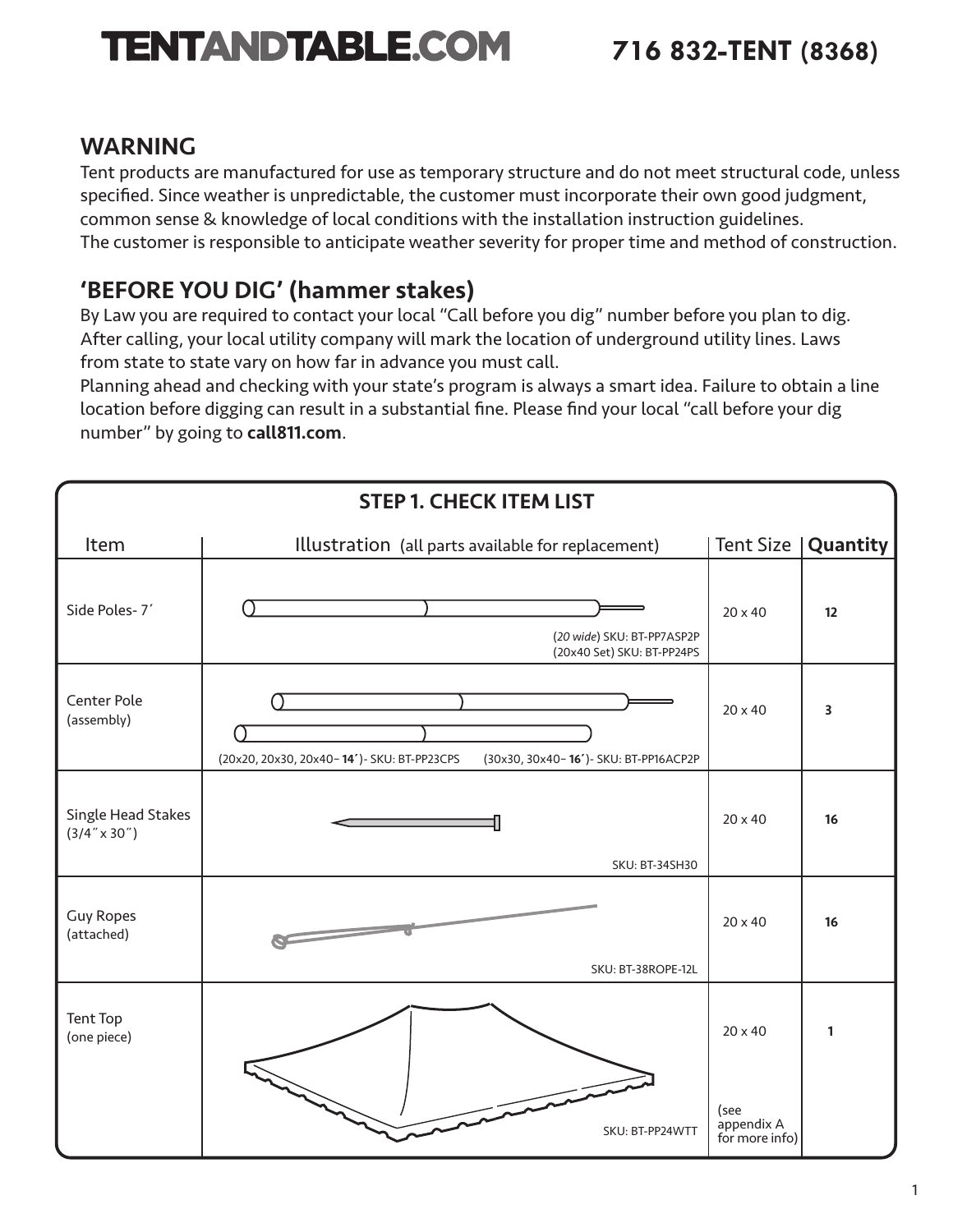### STEP 2. SAFETY CHECK LIST



STEP 3. LAY OUT TENT Position tarp and tent in the exact position desired Lay tarp down first Lay canopy on top of tarp Stretch guy ropes away from canopy STEP 4. MEASURING FOR STAKES



## **716 832-TENT (8368)**

- When building or assembling anything above shoulder height, wear a hard hat
- Steel toe boots are recommended
- Inspect the site, look for overhead and underground obstructions—such as utilities
- Call your local utility to have utility lines marked (call 3–5 days ahead) call811.com is a good resource— 'click' 811 in Your State
- Inspect all ropes and tie lines
- Inspect poles, making sure there are no bends or breaks
- Replace or repair any items in poor condition
- Spread tarps (sold separately) approximately same size as tent so, they won't get in the way of stakes
- Unload poles and tent canopy
- Lay canopy over tarp
- Remove slack
- Square the canopy, measure from corner to corner— measurement should be the same for second set of corners
- Pull the perimeter of the tent as tight as possible, the center of the tent top will not be tight or lay flat due to the peaks of the tent
- All guy ropes—should be pulled to the ground, away from canopy
- Measuring for stake position is an important step—here's a quick way to go about this, without an actual string line
- Place leg poles on canopy, perpendicular to the edge of top—align with grommets
- Using the pole as a guide measure 4 feet out—have another person hammer a stake at that spot
- Move on to the next grommet
- Corners get two stakes each see (figure A)

Tip: Place a small object, such as a piece of ply wood, on the ground, under the grommet—this will help position the legs when it is time to do so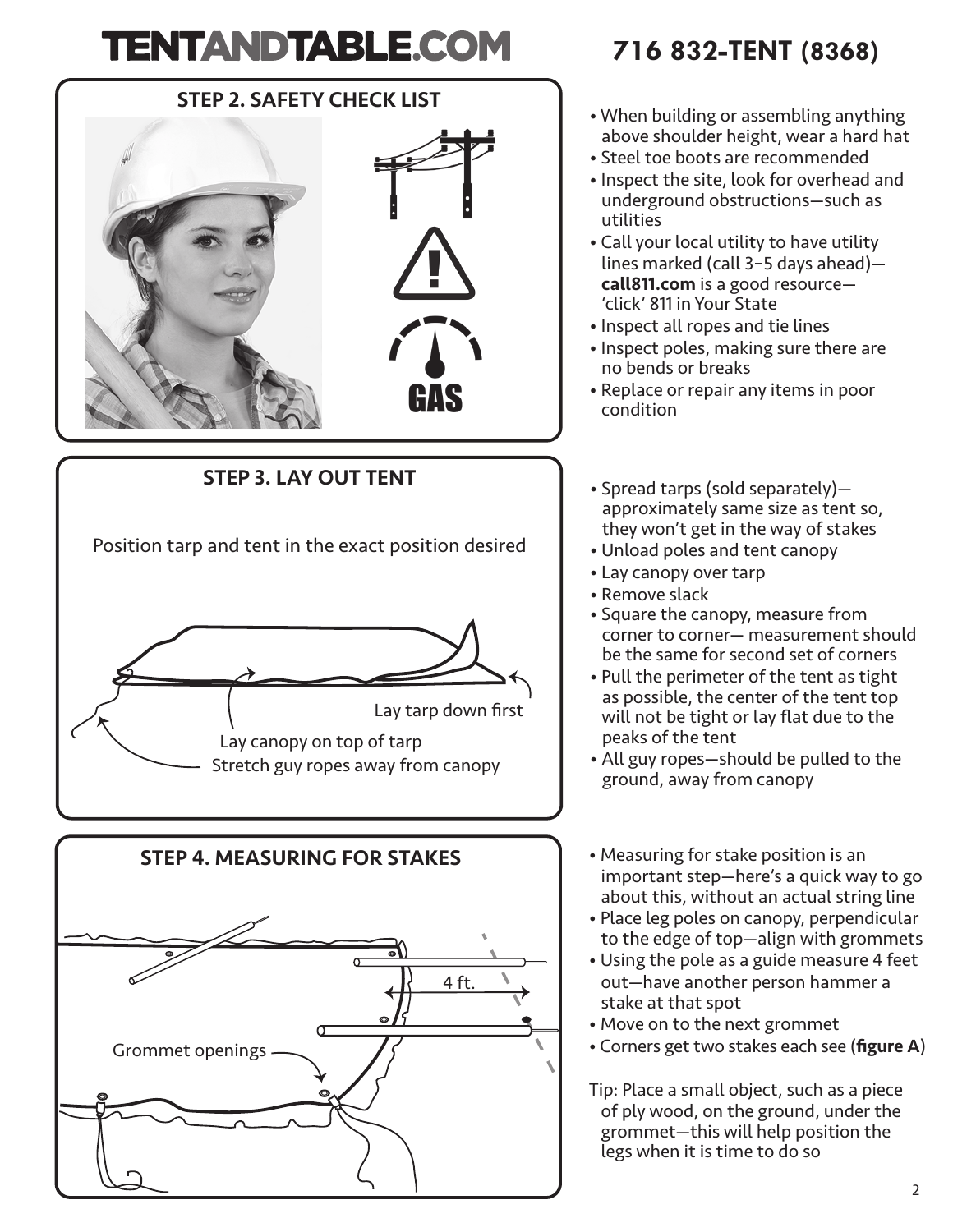

## **716 832-TENT (8368)**

- Arrange side poles around canopy lay them next to the grommets
- Poles should be perpendicular to tent (except corner poles)
- Double check that poles are next to edge of grommet— see (appendix) for pole locations
- Using poles as a guide, measure 4 feet *in* from canopy grommets— (notice corner stakes are lined up with edge of tent top and are 90 degrees apart
- Hammer the stakes, leaving 6˝showing above the ground, see (step 5) (sledge hammer required)

*If you prefer, stringing two lines (tent size and stake line) is the other method used*

- Drive all anchoring stakes vertically into the ground
- Leave 6 inches of the stake exposed
- Loop the guy rope around the stake while the tent top is laying on the ground —use a clove-hitch knot see (figure B)
- Leave slack in the rope and tighten later
- Tip: Stake drivers are available for rent or purchase, for larger tents (Sold on TentandTable.com)
- A commonly used knot for securing a rope to stake is the *clove-hitch*
- 1.) Make two loops
- 2.) Cross loops by placing second loop over the first
- 3.) Place the combined loops over stake *Option*: loops can be form directly on stake
- 4.) Pull on both ends to tighten rope Note: outward force tightens and inward force loosens the knot—when making adjustments
- 5.) Excess line should be pulled half way up the rope and tied off— or use a tensioner

Sold on TentandTable.com (BT-TAPTT)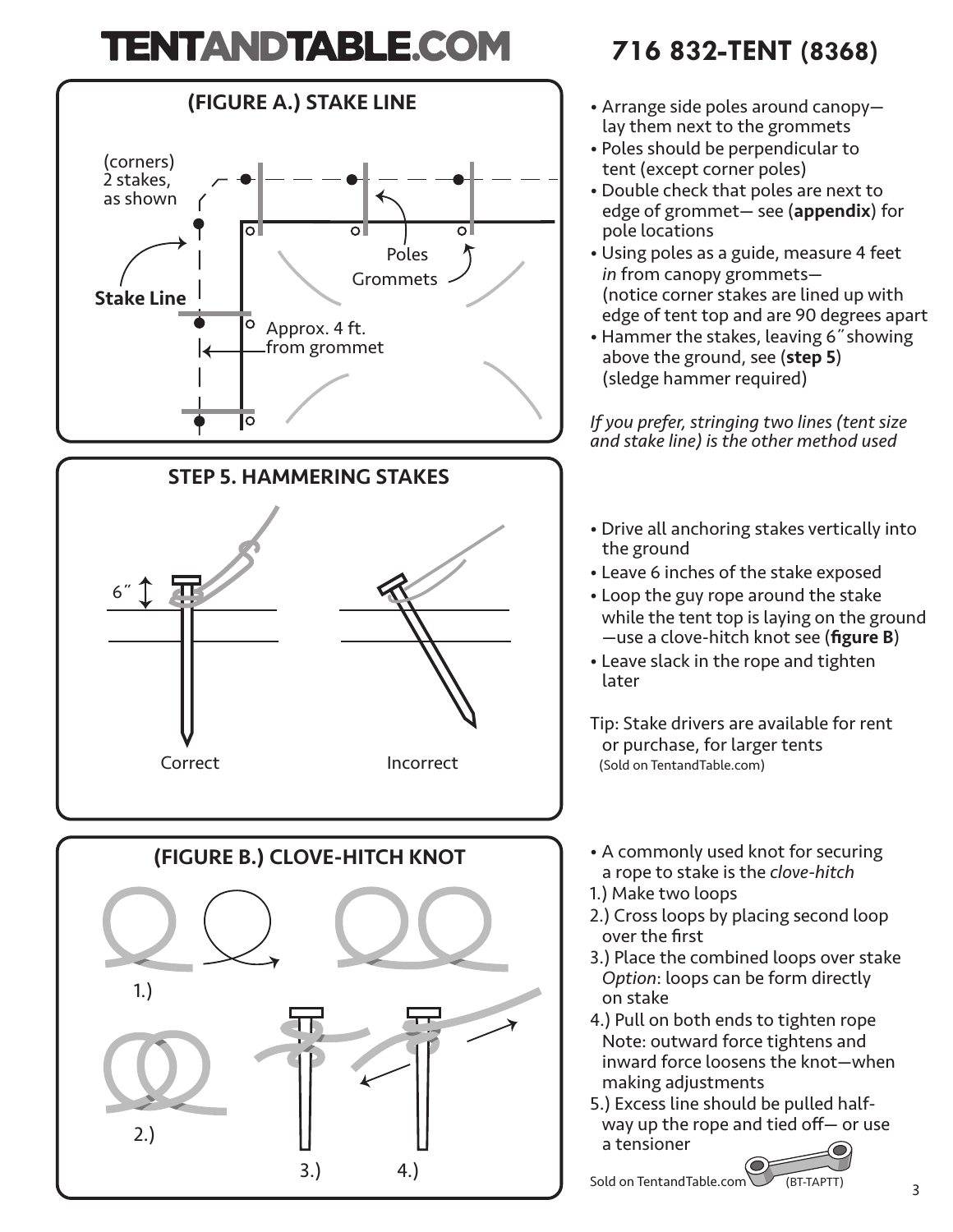



### (FIGURE C.) MULTIPLE CENTER POLES

(cutaway view— showing inside of canopy) If your tent has multiple center poles start with one at either end— continue down the line



## **716 832-TENT (8368)**

- Locate metal grommet holes, at corner on the underside of the canopy
- Insert the pole pin through the metal double D-ring and the brass grommet (very important that the pin goes through both holes
- Start with corner poles on same side
- All four corner poles should be installed FIRST, before next step
- Stand pole up—this is accomplished with two people—one holds the leg pole vertical and the other tightens the guy ropes
- Raise all four corner leg poles
- Center pole(s) next, before side poles
- Assmebly center pole, if your tent size requires this
- With two people holding the pole, one near the middle and other at bottom of pole
- Carry pole under the canopy from a short side (start with left or right grommet opening when 3 center poles are involved)
- Raise pole towards grommet opening, at the center of canopy— place pin in metal "O" plate and grommet, see (figure C.)
- make sure center poles go clean through grommet holes
- For a single center pole or multiple poles; Insert first pole, keep at an angle to allow more stability, as you work on the other pole(s)
- Poles will be sitting on top of tarp, at this point
- Install next center pole the same way
- Tie off each center pole with jump rope as you go, see (step 8.)
- After last center pole is angled in, remove tarp, as the canopy is off the ground
- Now, go back, lift and adjust other center poles to their vertical position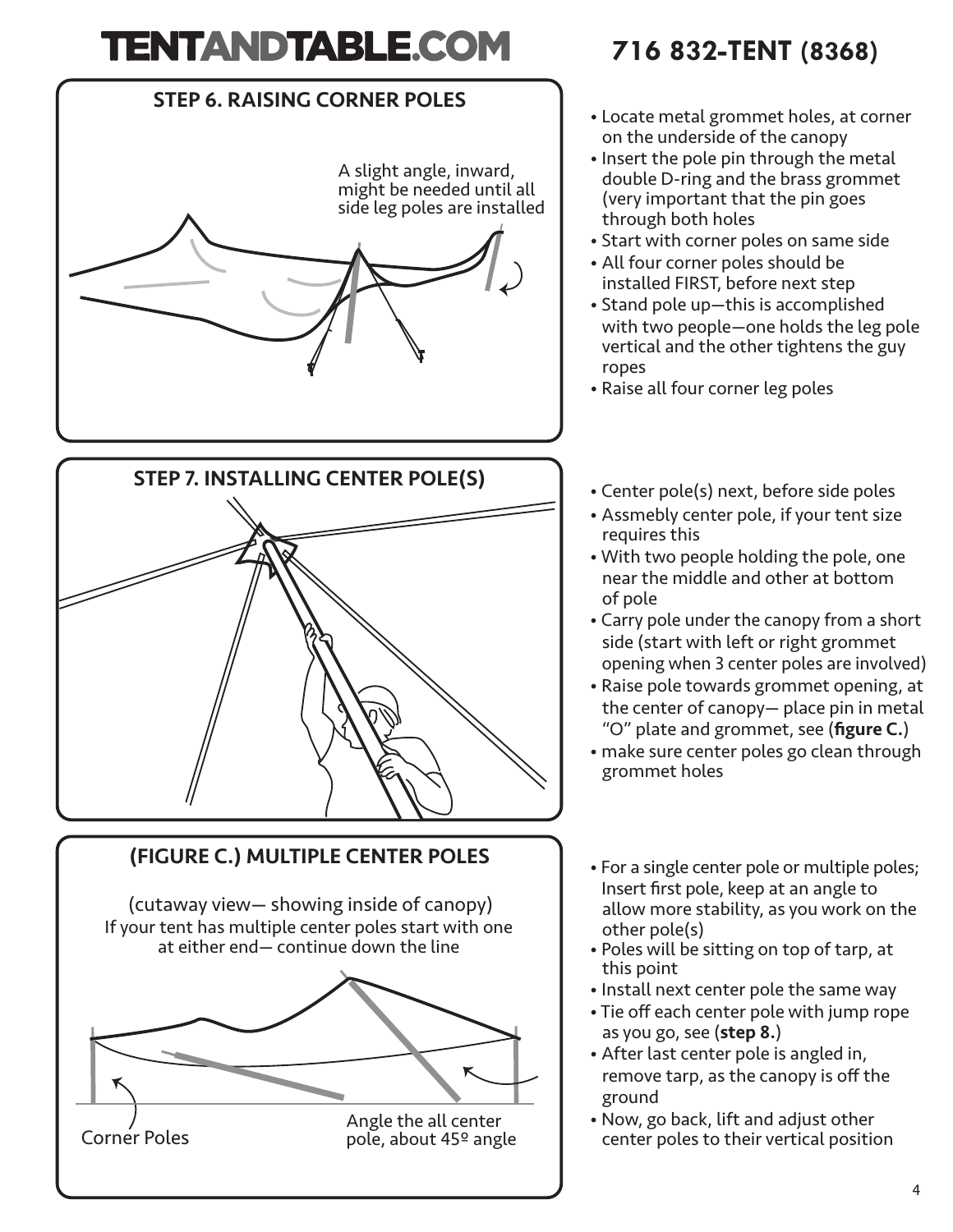





## **716 832-TENT (8368)**

- Secure center poles with jump ropes, to help keep poles from falling during setup —also, prevents strong winds from detaching canopy from the pole pins— If this occurs the tent would collapse
- A.) Pull tie rope down about 6 ft. begin first loop
- B.) Then, pull it back taut, to create a locked tension
- C.) Wrap the rope around the pole 4x, to create a tight coil
- D.) Lastly, pull the end of the rope through the top loop
- After center poles are installed, go around the tent and insert all side poles
- Place pole pin through side grommet let pole lay at a natural angle inward
- Tightening the guy rope will pull the pole vertical
- Install all side poles and tighten each guy rope
- Make sure all poles form a *squared up* rectangle

- Adjust corner poles (exactly vertical) and tighten ropes before finishing the side poles
- 3 people needed for this next step: have one person stand at the outside, center of tent— Visually check center pole alignment,
- as it relates to horizontal center
- Two others should be adjusting and straightening center poles
- Next, readjust side poles— tighten ropes
- Tighten guy ropes accordingly, to correct any lean at top of tent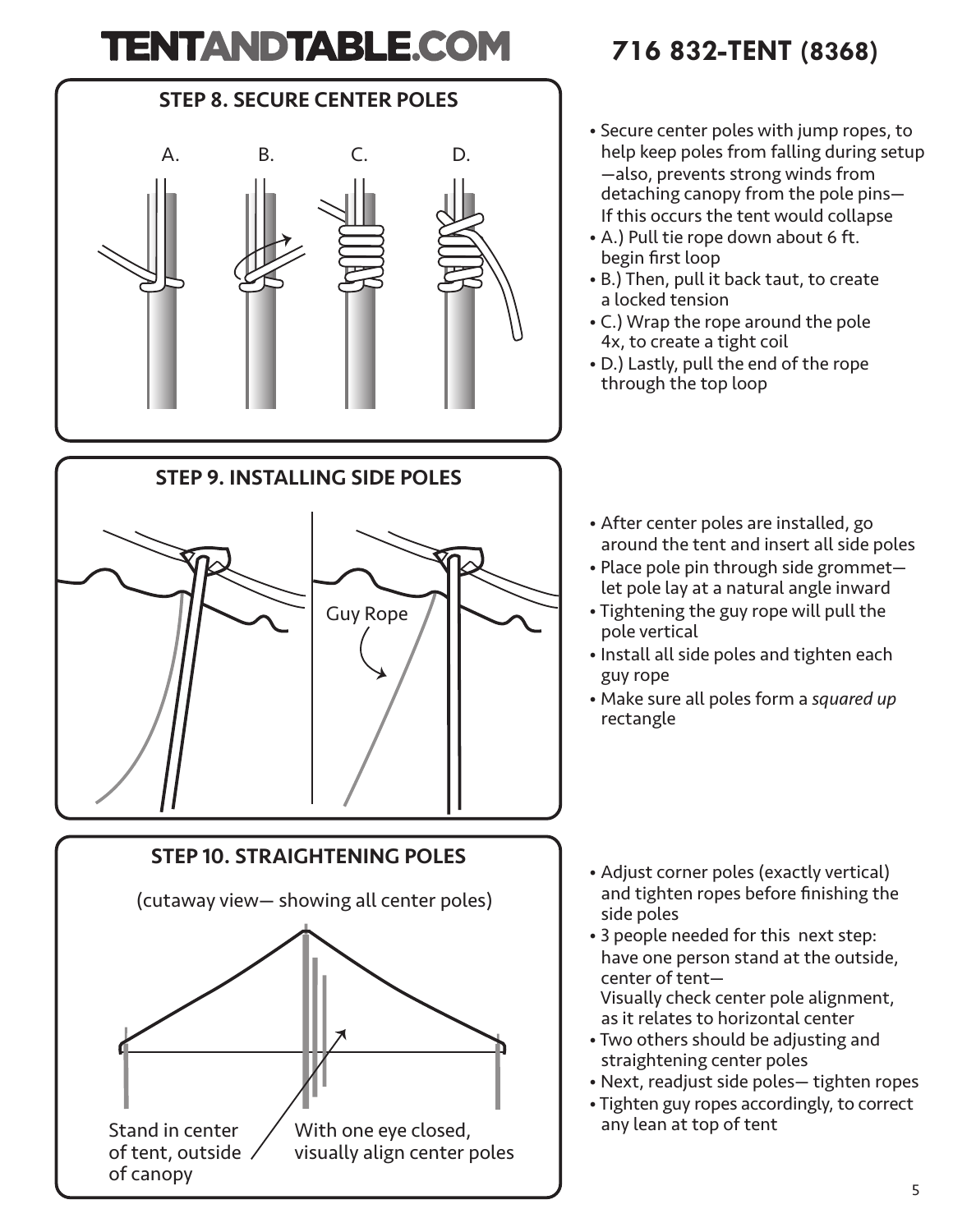

### **STRIKE PROCEDURE** (basically, reverse of assembly)

- 1.) Loosen side pole ropes, remove side poles
- 2.) Untie jump ropes, remove extra center pole(s)— leave one
- 3.) Roll out tarp, part way under tent
- 4.) Remove side poles
- 5.) Remove last center pole
- 6.) Completely roll out tarp
- 7.) Remove corner poles
- 8.) Flatten canopy and stretch it out
- 9.) Fold canopy top, see (figure D)
- 10.) Bag the canopy top

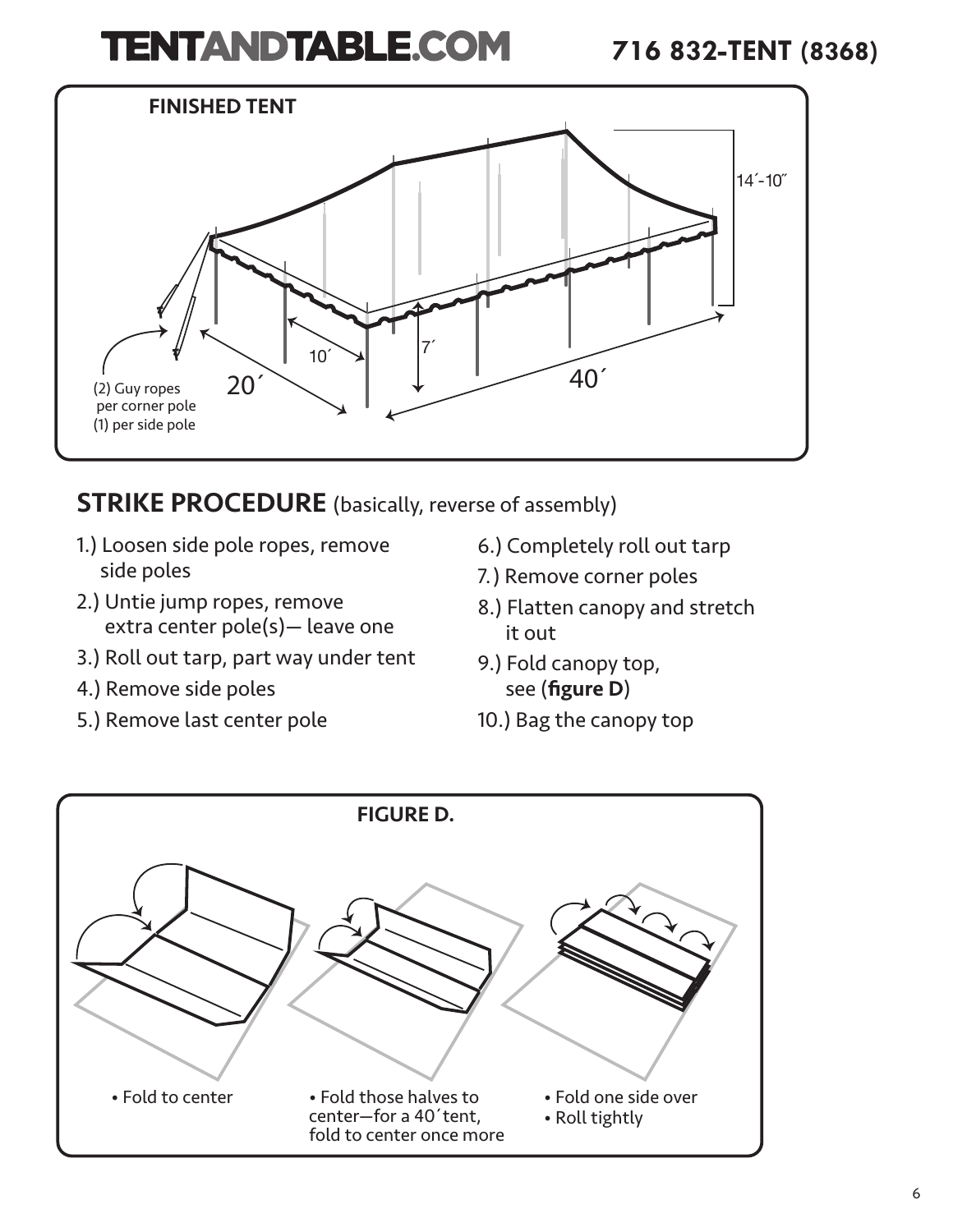### WIND AND RAIN – IMPORTANT INFORMATION:

#### WIND!

Wind can cause the ratchet assemblies and stakes to loosen, or cause the poles to sink or shift through constant movement and vibration — the tension of the tent will be negatively altered.

#### Follow these steps to provide extra security and safety during windy conditions:

- Very important, do routine maintenance checks be sure to check proper tension regarding the ratchet assemblies, throughout the day/event. This is critical, if your tent must stay up, in moderate windy conditions.
- Blocking plates must be placed under ALL poles, to prevent the poles from sinking into the ground. This will help insure proper tension is maintained between the tent top and the ratchet straps. 6 in. x 6 in. x 3/4 in. plywood is recommended—(use 12 in. x 12 in. x 3/4 in. for larger tents, see figure E).
- In the case of strong winds, remove any sidewalls. This will allow the wind to pass through the tent, diminishing major upward pressure on the tent top.
- Additional security can be achieved by adding additional stakes and ropes/straps to corners and to the 'wind side' of the tent.
- When anticipating windy conditions, perform a soil test to determine proper staking:
- 1.) drive a large steel stake approx. 20 in. into soil, vertically
- 2.) measure the distance from the ground to the top of stake
- 3.) with a 16lb. sledge hammer, strike stake with an average blow (don't over hit)
- 4.) measure the movement/hold strength: (0.2in./2500lbs) (0.3–.5in./1600lbs) (0.6–1.5in./800lbs) (1.6–3in./400lbs) (3–6in./200lbs) (> 6in./100lbs) Double or triple staking might be necessary, 10in. behind primary stake (see figure F). [search web for: tent.IFAI tent staking handbook for detailed information]
- When SEVERE WEATHER is approaching, the TENT SHOULD BE EVACUATED— and TAKEN DOWN!
- Proper Setup Note:

Make sure all poles are vertical and form a 'squared up' rectangle.

 30 wide and larger: use a *Mason's* string — attach at the base of one corner pole, go around all 4 corners to form a box. Tighten the string — then align all side poles by having them touch the string. Proceed by bringing these poles vertical and applying proper tension to each strap — start at the middle of one of the short sides (2 people, same speed) and work around the tent, ending with the middle of the other short side (see figure G). The person on the 'wind side' goes first. Lastly, re-check the corner poles.



#### RAIN!

When rainwater collects on the tent canopy it causes 'ponding'— occurring in heavy weather conditions. If the tent is not tensioned correctly, this issue will be made worse. Additional weight from the water will cause the tent to sag — this may cause the poles and base plates to sink into the soil. In addition, water saturated soil will cause the stakes to lose their holding power. When you combine loosened stakes, added weight on the canopy and reduced tension on ratchet assemblies, the structure becomes a safety hazard. IT IS THE TENT OWNERS RESPONSIBILITY TO ASSURE THE SAFETY OF ALL INVOLVED.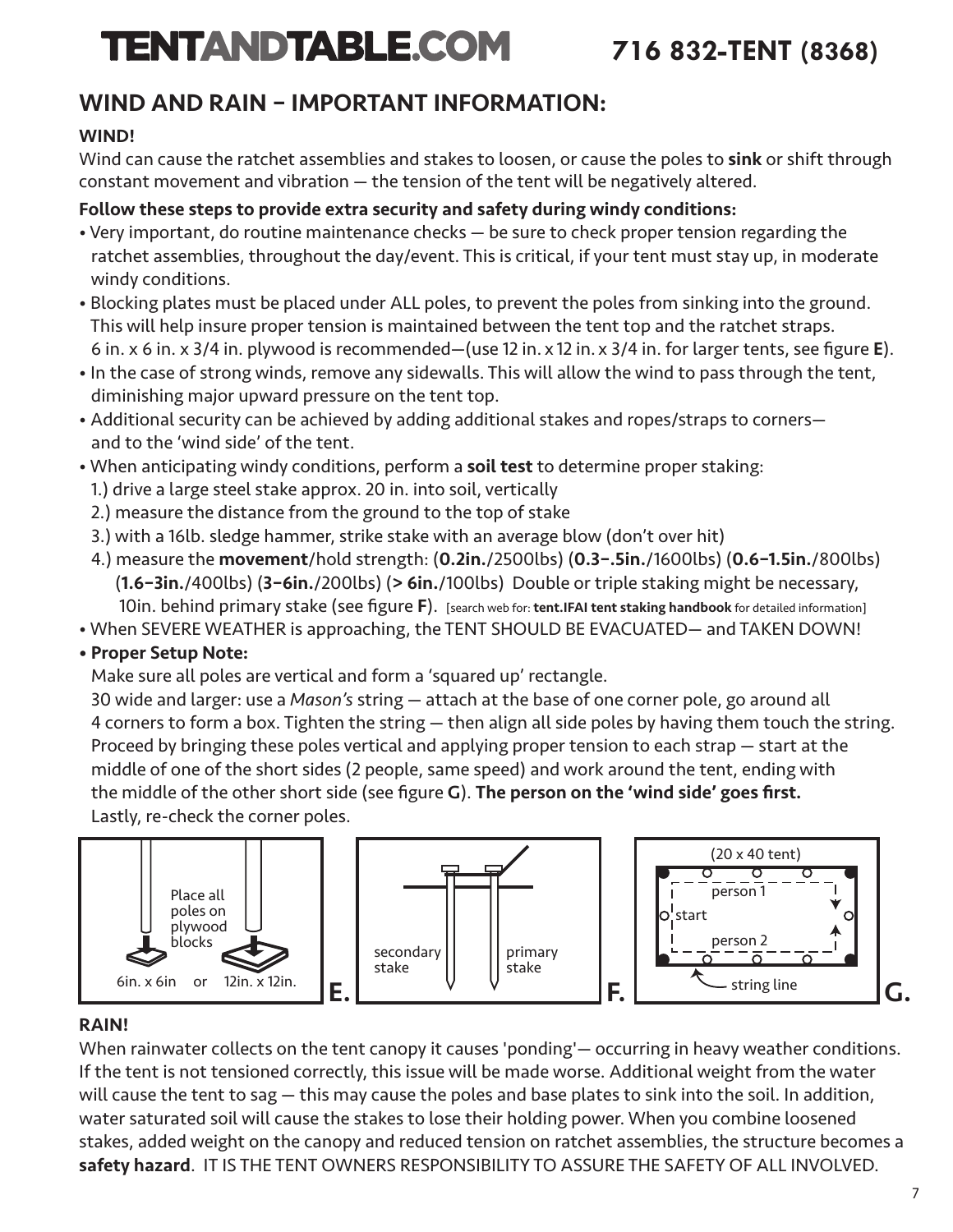### TENT CARE, CLEANING AND STORAGE

For maximum life of Tent and Table fabrics, Tent and Table recommends regular cleaning with the use of a soft brush with neutral soaps or cleaners, such as a Tent and Table approved cleaner, Ivory dish soap, or warm water. Thorough rinsing and drying is required before storing them.

#### Things that will cause premature degradation and reduced life expectancy of your tents:

- Multiple uses of the tent without cleaning
- Accumulation of dirt on the vinyl surface will promote the growth of mold and mildew and premature wear.
- Storage of vinyl that has not been dried thoroughly!
- Even a slightly damp product can promote the growth of mildew when folded and stored. Mold and/or mildew may require harsh cleaners to remove, which may cause premature wear. The best solution is to take every precaution to keep mold and mildew from growing in the first place.
- Harsh Detergents and Cleaners, which contain a Solvent or Bleach
- The longer the exposure of PVC vinyl to these products, the more it will reduce the life of the PVC vinyl. If you or your customer decides to use a product containing a solvent or bleach, it is very important to remove it as quickly as possible, rinsing thoroughly and drying.
- High Abrasive Cleaners, including Wire Brushes, Power Washers and/or Commercial Washing Machines will result in premature wear and deterioration of tent fabrics.
- During installation/dismantling tents or canopies improper handling such as on a rough surface can create pinholes and abrasions.
- Strong winds will also damage the tent.

### VINYL CLEANER

First impressions are important; therefore, make your tents shine with vinyl cleaning products. Many rental companies rely on referrals to increase their business so make sure your tent is clean and mildew free for your next event.

### VINYL REPAIR

Avoid an embarrassing situation by being prepared for small accidents that can happen in the field during tent installations. Tent and Table's repair products provide a quick and easy applicable solution to small tears and puncture holes when there is no time to spare. Our repair kits are equipped with multiple colors for versatility in the field.

Please visit www.tentandtable.com for more information on our vinyl repair products.